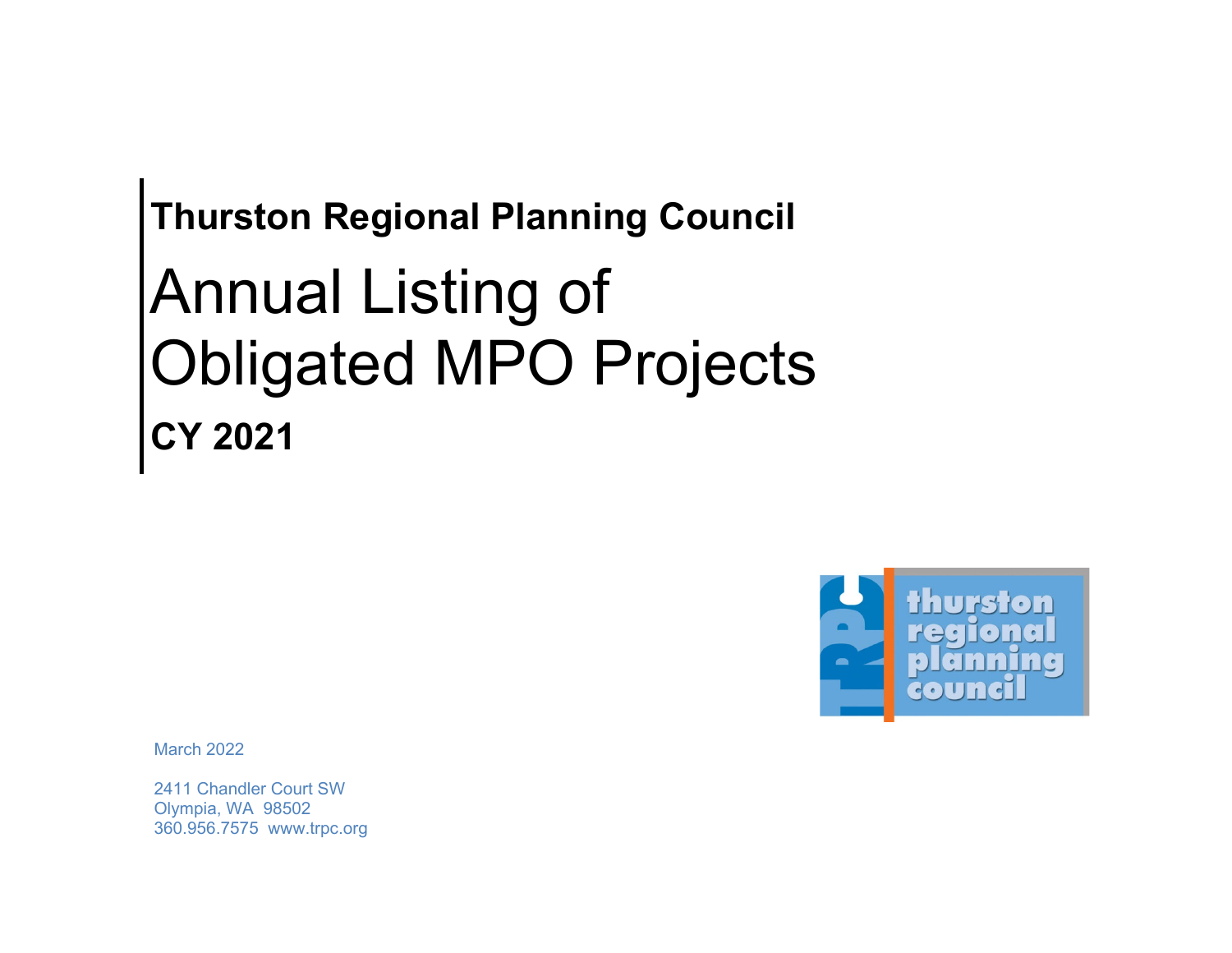

## **About TRPC**

Thurston Regional Planning Council (TRPC), established in 1967, is a 22-member intergovernmental board made up of local governmental jurisdictions within Thurston County, plus the Confederated Tribes of the Chehalis Reservation and the Nisqually Indian Tribe. As the federally designated Metropolitan Planning Organization (MPO) and state designated Regional Transportation Planning Organization (RTPO), the Regional Council ensures a continuing, comprehensive, and coordinated approach to local, regional and state transportation planning.

The MPO boundary, or metropolitan planning area (MPA) was adjusted in 2017 to include all of Thurston County. Previously it encompassed only the cities of Lacey, Olympia and Tumwater, plus an area roughly approximating these cities urban growth areas. The annual obligation report contains all projects within the new MPA, or Thurston County.

## **Annual Obligation Report**

**Annual Listing of Obligated MPO Projects: CY 2021**<br>
Thurston Regional Planning Council (TRPC), established in 1987, is a 22-member interporemental<br>
Motut TRPC<br>
Characteristics regional Council (TRPC), established in 1987, Federal regulations [23 CFR 450.332] require the MPO, in cooperation with public transportation operators and the State, to compile an annual listing of federal transportation funds from 23 USC and 49 USC Chapter 53, awarded in the metropolitan area and obligated during the previous year. These are essentially funds administered by the Federal Highway Administration (FHWA) and the Federal Transit Administration (FTA). Projects awarded federal highway and transit transportation funds are required to be programed in the metropolitan Transportation Improvement Program (MTIP) and into the Statewide Transportation Improvement Program (or STIP) before they can be authorized to proceed obligating and expending those funds.

The annual obligation report must include for each project sufficient descriptive material from the MTIP to identify the project and responsible agencies [23 CFR 450.324(e)(1 and 4)], such as type of work, termini and length. It must report for each project, the amount of federal funds requested in the MTIP (over the 4 years it covers), the federal funding that was obligated during the preceding year, and the federal funding remaining and available for subsequent years.

The report is submitted to the Washington State Department of Transportation (WSDOT) for inclusion in the STIP.

## **For More Information**

TRPC's website, <www.trpc.org>, provides information on the MTIP, the long range transportation plan, the regional work program and a variety of ongoing projects. Questions about the annual obligation report or other regional transportation activities may be directed to TRPC by email at [info@trpc.org](mailto:info@trpc.org), by phone at 360.956.7575 or by regular post at 2411 Chandler Court SW, Olympia, WA 98502. If you need special accommodations please call us at 360-956-7575 and ask for the ADA Coordinator. For TDD users, please use the State's toll-free relay service, (800) 833-6388, and ask the operator to dial 360-956-7575. Arrangements can be made to review and comment in other languages.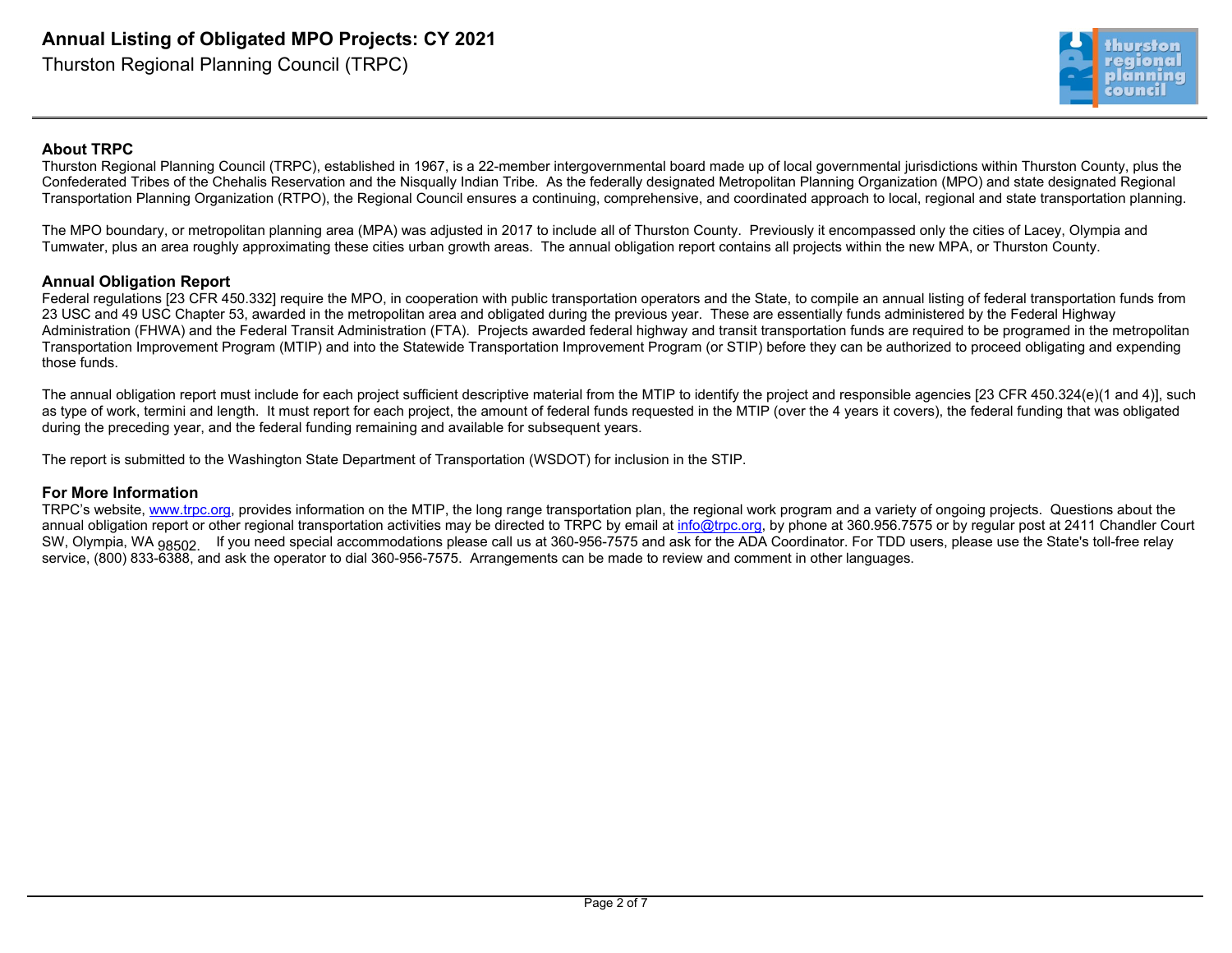

| <b>Annual Listing of Obligated MPO Projects: CY 2021</b>                                                                                                                                                                                                                                                                                                                                                                                                              |                              |                                  |                                      | thurston             |
|-----------------------------------------------------------------------------------------------------------------------------------------------------------------------------------------------------------------------------------------------------------------------------------------------------------------------------------------------------------------------------------------------------------------------------------------------------------------------|------------------------------|----------------------------------|--------------------------------------|----------------------|
| <b>Thurston Regional Planning Council (TRPC)</b>                                                                                                                                                                                                                                                                                                                                                                                                                      |                              |                                  |                                      | regional<br>plannıng |
| <b>Project Information</b>                                                                                                                                                                                                                                                                                                                                                                                                                                            | <b>Federal Funds</b>         |                                  |                                      | iouncil              |
| STIP ID: IT-09458<br><b>Intercity Transit</b>                                                                                                                                                                                                                                                                                                                                                                                                                         | Federal ID: FT21(004)        |                                  |                                      |                      |
| <b>Pattison MOA Rehabilitation, Expansion &amp; Modernization</b><br>This project will complete improvements and modernization of the Pattison Fleet Maintenance building,<br>including pavement replacement, new stormwater system, and propane fueling station along with all<br>remaining South parcel site improvements as required for re-development. This is a multiyear project and<br>the funding programmed reflects the funds within the span of the STIP. | <b>Fund Code</b><br>STP (US) | <b>TIP Amount</b><br>\$1,606,273 | <b>Obligated Amt.</b><br>\$1,606,273 | Remaining<br>\$0     |
| Facility:<br>NA.<br>Termini: NA<br>Length:<br>NA                                                                                                                                                                                                                                                                                                                                                                                                                      |                              |                                  |                                      |                      |
| STIP ID: WA-11464<br><b>Intercity Transit</b>                                                                                                                                                                                                                                                                                                                                                                                                                         | Federal ID: FT21(005)        |                                  |                                      |                      |
| Propane-Fueled Vans for Dial-A-Lift Service (2021)                                                                                                                                                                                                                                                                                                                                                                                                                    | <b>Fund Code</b>             | <b>TIP Amount</b>                | <b>Obligated Amt.</b>                | Remaining            |
| Purchase of 4 Propane-Fueled Vans for Dial-A-Lift service.                                                                                                                                                                                                                                                                                                                                                                                                            | <b>CMAQ</b>                  | \$122,830                        | \$122,830                            | \$0                  |
| Facility:<br>NA<br>Termini:<br><b>NA</b><br>Length:<br>NA.                                                                                                                                                                                                                                                                                                                                                                                                            | <b>STP Regional</b>          | \$368,490                        | \$368,490                            | \$0                  |
| STIP ID: Lacey19002<br>Lacey                                                                                                                                                                                                                                                                                                                                                                                                                                          |                              | Federal ID: 0643(007)            |                                      |                      |
| <b>Electric Vehicle Charging Stations</b>                                                                                                                                                                                                                                                                                                                                                                                                                             | <b>Fund Code</b>             | <b>TIP Amount</b>                | <b>Obligated Amt.</b>                | Remaining            |
| Partnered with North Thurston Public Schools. This project will install electric vehicle charging stations at<br>public facilities.                                                                                                                                                                                                                                                                                                                                   | <b>CMAQ</b>                  | \$259,500                        | \$259,500                            | \$0                  |
| Facility:<br>Varies<br>Various<br>Termini:<br>Length:<br>NA                                                                                                                                                                                                                                                                                                                                                                                                           |                              |                                  |                                      |                      |
| STIP ID: WA-12342<br><b>Thurston County</b>                                                                                                                                                                                                                                                                                                                                                                                                                           | Federal ID: 000S(594)        |                                  |                                      |                      |
| 2024 County Road Safety                                                                                                                                                                                                                                                                                                                                                                                                                                               | <b>Fund Code</b>             | <b>TIP Amount</b>                | <b>Obligated Amt.</b>                | Remaining            |
| These projects align with the Washington State Target Zero plan, to reduce fatal and serious injury<br>collisions to zero by the year 2030. Install/upgrade signing, make clear zone improvements (remove fixed<br>objects, upgrade crashworthiness of objects, flatten slopes, barriers), install rumble strips, install radar<br>speed signs and widen shoulders (to provide for safe stopping areas), and install high friction surface<br>treatments.             | <b>HSIP</b>                  | \$270,000                        | \$270,000                            | \$0                  |
| Facility:<br><b>County Wide</b>                                                                                                                                                                                                                                                                                                                                                                                                                                       |                              |                                  |                                      |                      |
| Termini:<br>Various                                                                                                                                                                                                                                                                                                                                                                                                                                                   |                              |                                  |                                      |                      |
| <b>NA</b><br>Length:                                                                                                                                                                                                                                                                                                                                                                                                                                                  |                              |                                  |                                      |                      |
| Page 3 of 7                                                                                                                                                                                                                                                                                                                                                                                                                                                           |                              |                                  |                                      |                      |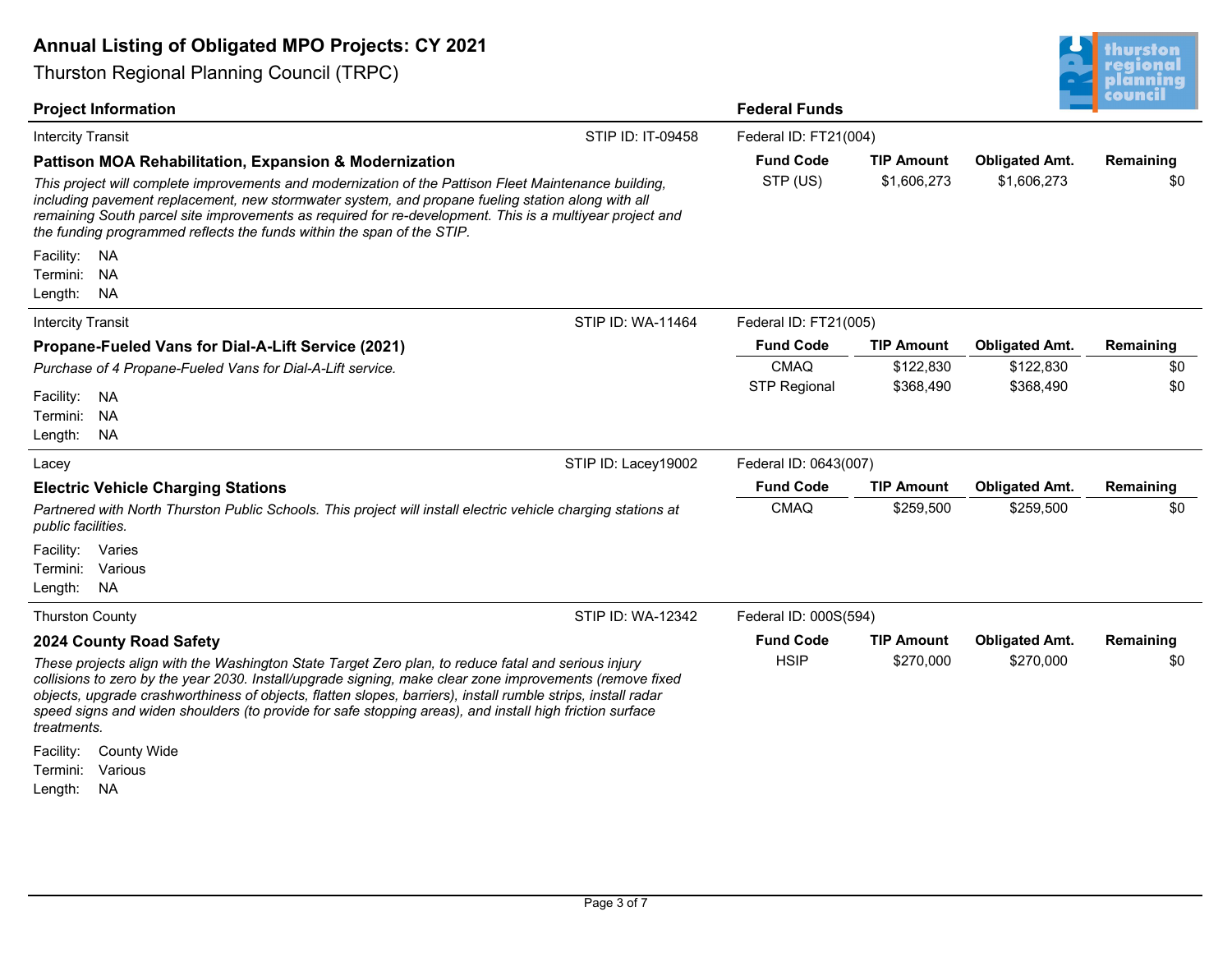

| <b>Annual Listing of Obligated MPO Projects: CY 2021</b>                                                                                                                                           |                   |                       |                   |                       | thurston                    |
|----------------------------------------------------------------------------------------------------------------------------------------------------------------------------------------------------|-------------------|-----------------------|-------------------|-----------------------|-----------------------------|
| <b>Thurston Regional Planning Council (TRPC)</b>                                                                                                                                                   |                   |                       |                   |                       | <u>regional</u><br>planning |
| <b>Project Information</b>                                                                                                                                                                         |                   | <b>Federal Funds</b>  |                   |                       | <u>council</u>              |
| <b>Thurston County</b>                                                                                                                                                                             | STIP ID: WA-11389 | Federal ID: C341(003) |                   |                       |                             |
| Littlerock Road & 113th Ave. SW Bridge and Intersection Improvements                                                                                                                               |                   | <b>Fund Code</b>      | <b>TIP Amount</b> | <b>Obligated Amt.</b> | Remaining                   |
| The project will replace the L-5 bridge and improve intersection conditions at 113th Ave SW and Littlerock<br>Rd SW. The intersection will be improved through the addition of a left turn pocket. |                   | HIP(R)                | \$57,343          | \$57,343              | \$0                         |
| Littlerock Rd SW<br>Facility:<br>113th Ave SW to 110th Ave SW<br>Termini:<br>Length:<br>0.30                                                                                                       |                   |                       |                   |                       |                             |
| <b>Thurston County</b>                                                                                                                                                                             | STIP ID: WA-12805 | Federal ID: 5282(006) |                   |                       |                             |
| <b>Pacific Avenue Safety</b>                                                                                                                                                                       |                   | <b>Fund Code</b>      | <b>TIP Amount</b> | <b>Obligated Amt.</b> | Remaining                   |
| Enhance crosswalk at Lake Louis Rd. Install illumination along Pacific Ave from Lacey city limits to<br>Steilacoom Rd.                                                                             |                   | <b>HSIP</b>           | \$380,200         | \$326,000             | \$54,200                    |
| Pacific Ave SE<br>Facility:<br>Lacey City Limits to Union Mills Rd SE<br>Termini:<br>Length:<br>0.80                                                                                               |                   |                       |                   |                       |                             |
| <b>Thurston County</b>                                                                                                                                                                             | STIP ID: WA-01367 | Federal ID: 5252(011) |                   |                       |                             |
| Yelm Highway and Meridian Intersection Improvements                                                                                                                                                |                   | <b>Fund Code</b>      | <b>TIP Amount</b> | <b>Obligated Amt.</b> | Remaining                   |
| Reconstruction, added capacity project includes the construction of a single lane roundabout with<br>illumination, drainage facilities, landscaping and other safety features.                     |                   | STP (US)              | \$1,300,000       | \$1,300,000           | \$0                         |
| Yelm Highway SE<br>Facility:                                                                                                                                                                       |                   |                       |                   |                       |                             |
| I/S Meridian Rd SE to I/S Yelm Highway<br>Termini:<br>Length:<br>0.10                                                                                                                              |                   |                       |                   |                       |                             |
| <b>Thurston County</b>                                                                                                                                                                             | STIP ID: WA-11382 | Federal ID: 5282(006) |                   |                       |                             |
| Yelm Hwy SE and Pacific Ave SE Pedestrian Improvements Phase 1                                                                                                                                     |                   | <b>Fund Code</b>      | <b>TIP Amount</b> | <b>Obligated Amt.</b> | Remaining                   |
| Project will construct pedestrian refuge islands and upgrade ramps and sidewalks.                                                                                                                  |                   | STP (US)              | \$475,000         | \$310,000             | \$165,000                   |
| Facility:<br>Yelm Hwy SE<br>Lacey City Limits to Union Mills Rd SE<br>Termini:<br>Length:<br>0.80                                                                                                  |                   |                       |                   |                       |                             |
|                                                                                                                                                                                                    |                   |                       |                   |                       |                             |
|                                                                                                                                                                                                    |                   |                       |                   |                       |                             |
|                                                                                                                                                                                                    |                   |                       |                   |                       |                             |
|                                                                                                                                                                                                    |                   |                       |                   |                       |                             |
|                                                                                                                                                                                                    |                   |                       |                   |                       |                             |
|                                                                                                                                                                                                    |                   |                       |                   |                       |                             |
|                                                                                                                                                                                                    |                   |                       |                   |                       |                             |
|                                                                                                                                                                                                    | Page 4 of 7       |                       |                   |                       |                             |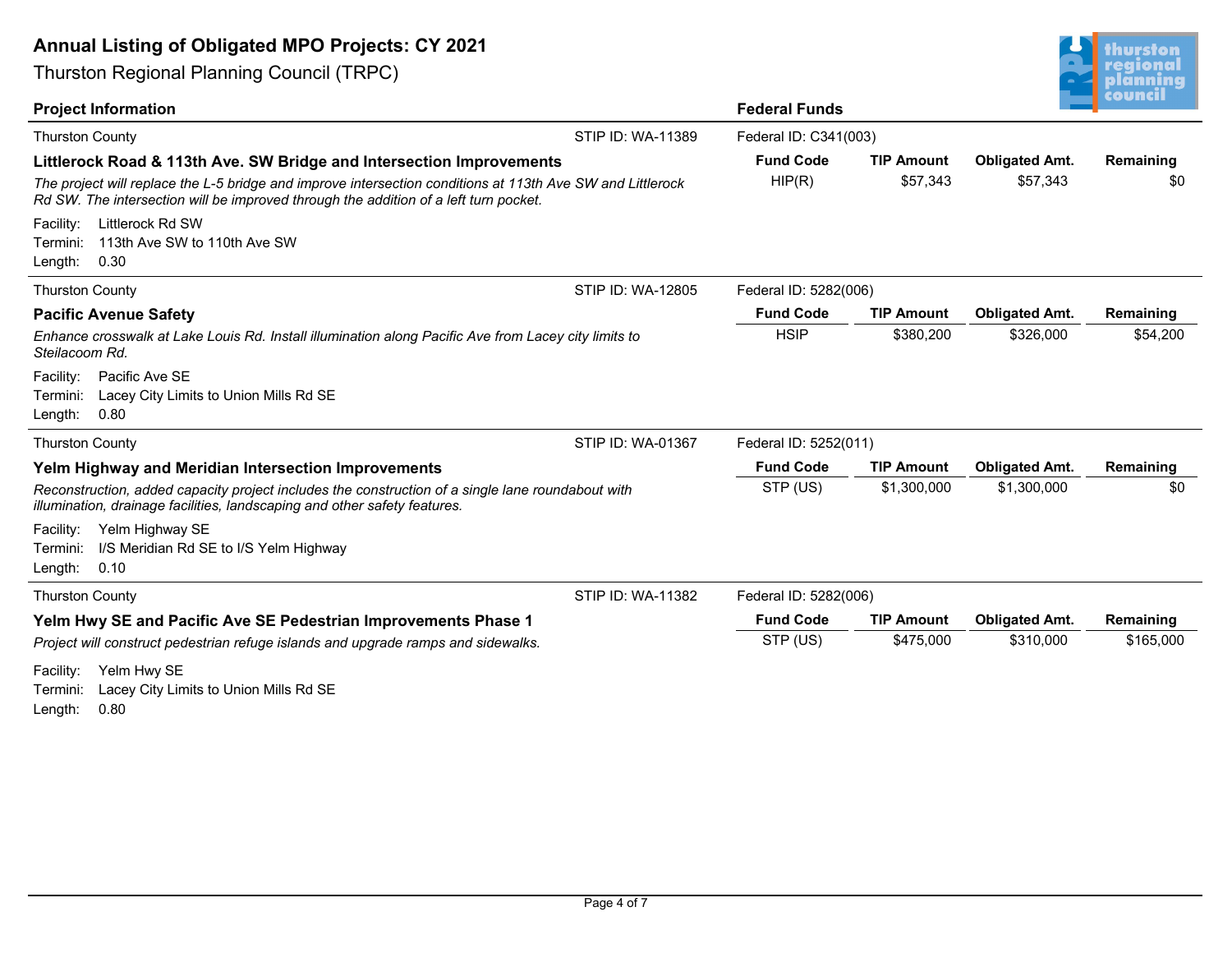

| <b>Annual Listing of Obligated MPO Projects: CY 2021</b>                                                                                                                                                                                                                                                                                                                                                     |                             |                                |                                    | thurston                    |
|--------------------------------------------------------------------------------------------------------------------------------------------------------------------------------------------------------------------------------------------------------------------------------------------------------------------------------------------------------------------------------------------------------------|-----------------------------|--------------------------------|------------------------------------|-----------------------------|
| <b>Thurston Regional Planning Council (TRPC)</b>                                                                                                                                                                                                                                                                                                                                                             |                             |                                |                                    | <u>regional</u><br>planning |
| <b>Project Information</b>                                                                                                                                                                                                                                                                                                                                                                                   | <b>Federal Funds</b>        |                                |                                    | :ouncil                     |
| <b>TRPC</b><br>STIP ID: WA-12786                                                                                                                                                                                                                                                                                                                                                                             | Federal ID: 2034(097)       |                                |                                    |                             |
| <b>High Capacity Transportation Project Development</b><br>Intercity Transit has identified a need to provide bus-rapid transit service through the core urban area of<br>Thurston County. In addition, regional policymakers have expressed the desire to examine options for<br>better connections to communities to the north. This project is a study on regional high capacity<br>transportation needs. | <b>Fund Code</b><br>STP(US) | <b>TIP Amount</b><br>\$173,000 | <b>Obligated Amt.</b><br>\$173,000 | Remaining<br>\$0            |
| Facility:<br><b>NA</b><br><b>NA</b><br>Termini:<br>Length:<br><b>NA</b>                                                                                                                                                                                                                                                                                                                                      |                             |                                |                                    |                             |
| <b>TRPC</b><br>STIP ID: WA-12785                                                                                                                                                                                                                                                                                                                                                                             | Federal ID: 2034(094)       |                                |                                    |                             |
| <b>Household Travel Survey</b>                                                                                                                                                                                                                                                                                                                                                                               | <b>Fund Code</b>            | <b>TIP Amount</b>              | <b>Obligated Amt.</b>              | Remaining                   |
| Conduct a regional household travel survey. The survey will be used to update the regional travel demand<br>model, and look at trends in travel behavior.<br>Facility:<br>NA.                                                                                                                                                                                                                                | STP(US)                     | \$259,500                      | \$259,500                          | \$0                         |
| Termini:<br><b>NA</b><br>Length:<br>NA                                                                                                                                                                                                                                                                                                                                                                       |                             |                                |                                    |                             |
| <b>TRPC</b><br>STIP ID: WA-10943                                                                                                                                                                                                                                                                                                                                                                             | Federal ID: 2034(096)       |                                |                                    |                             |
| <b>Olympia Capitol Campus - Taming the Dragons</b>                                                                                                                                                                                                                                                                                                                                                           | <b>Fund Code</b>            | <b>TIP Amount</b>              | <b>Obligated Amt.</b>              | Remaining                   |
| An intense Travel Demand Management outreach/education effort targeting top/mid-level managers at<br>state agency worksites on the Olympia Capitol Campus to increase adoption of mobile/flexible/telework<br>options and am/pm schedule shifts for state employees.                                                                                                                                         | <b>CMAQ</b>                 | \$154,180                      | \$154,180                          | \$0                         |
| Facility:<br>NA.                                                                                                                                                                                                                                                                                                                                                                                             |                             |                                |                                    |                             |
| <b>NA</b><br>Termini:<br>Length:<br>NA                                                                                                                                                                                                                                                                                                                                                                       |                             |                                |                                    |                             |
| <b>TRPC</b><br>STIP ID: WA-10740                                                                                                                                                                                                                                                                                                                                                                             | Federal ID: PD22(005)       |                                |                                    |                             |
| <b>SFY 2022 Regional Transportation Planning Priorities</b>                                                                                                                                                                                                                                                                                                                                                  | <b>Fund Code</b>            | <b>TIP Amount</b>              | <b>Obligated Amt.</b>              | Remaining                   |
| Planning activities in the work program of regionally determined transportation initiatives. See TRPC<br>UPWP.                                                                                                                                                                                                                                                                                               | STP(US)                     | \$700,000                      | \$700,000                          | \$0                         |
| Facility:<br>NA.<br>Termini: NA<br><b>NA</b><br>Length:                                                                                                                                                                                                                                                                                                                                                      |                             |                                |                                    |                             |
| Page 5 of 7                                                                                                                                                                                                                                                                                                                                                                                                  |                             |                                |                                    |                             |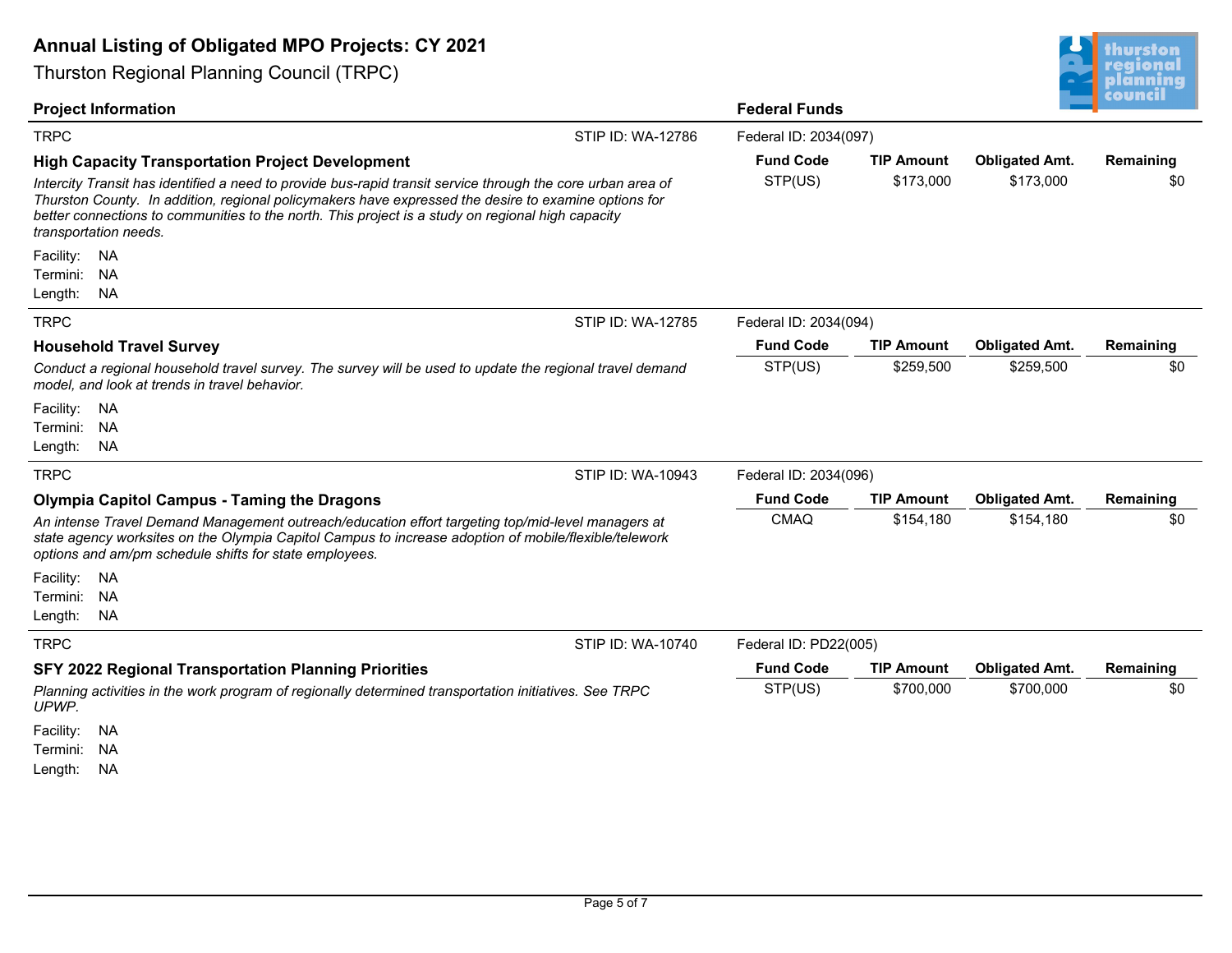

| <b>Annual Listing of Obligated MPO Projects: CY 2021</b>                                                                                                                                                                                                                                                                                                       |                     |                                 |                               |                                    | thurston                 |
|----------------------------------------------------------------------------------------------------------------------------------------------------------------------------------------------------------------------------------------------------------------------------------------------------------------------------------------------------------------|---------------------|---------------------------------|-------------------------------|------------------------------------|--------------------------|
| <b>Thurston Regional Planning Council (TRPC)</b>                                                                                                                                                                                                                                                                                                               |                     |                                 |                               |                                    | regional<br>planning     |
| <b>Project Information</b>                                                                                                                                                                                                                                                                                                                                     |                     | <b>Federal Funds</b>            |                               |                                    | iouncil                  |
| WSDOt - OLY                                                                                                                                                                                                                                                                                                                                                    | STIP ID: 300021C-34 | Federal ID: 9999(863)           |                               |                                    |                          |
| OR Breakaway Cable Terminal Replacement - Freeways<br>The Breakaway Cable Terminal (BCT) does not meet NCHRP 350 specifications. The BCTs will be<br>removed and replaced with guardrail terminals meeting current standards reducing the risk of injury<br>collisions at these locations. Replace breakaway cable terminals on freeway and freeway Ramps.     |                     | <b>Fund Code</b><br><b>HSIP</b> | <b>TIP Amount</b><br>\$45,381 | <b>Obligated Amt.</b><br>\$170,180 | Remaining<br>(\$124,799) |
| Facility:<br>Regionwide<br>Various<br>Termini:<br>Length:<br><b>NA</b>                                                                                                                                                                                                                                                                                         |                     |                                 |                               |                                    |                          |
| WSDOT - OLY                                                                                                                                                                                                                                                                                                                                                    | STIP ID: 350730R-34 | Federal ID: 0507(037)           |                               |                                    |                          |
| <b>SR 507/Vail Rd SE Intersection - Compact Roundabout</b>                                                                                                                                                                                                                                                                                                     |                     | <b>Fund Code</b>                | <b>TIP Amount</b>             | <b>Obligated Amt.</b>              | Remaining                |
| This intersection has been identified as an Intersection Analysis Location. Constructing a compact<br>roundabout has the potential to reduce the frequency and severity of collisions and improve motorist<br>safety. Construct a compact roundabout.                                                                                                          |                     | <b>HSIP</b>                     | \$261,800                     | \$35,000                           | \$226,800                |
| Facility:<br>SR 307<br>Termini:<br>030.49 to 030.50<br>Length:<br>0.01                                                                                                                                                                                                                                                                                         |                     |                                 |                               |                                    |                          |
| WSDOT - OLY                                                                                                                                                                                                                                                                                                                                                    | STIP ID: 351005R-34 | Federal ID: 0510(020)           |                               |                                    |                          |
| SR 510/McAllister Ct SE & Rockcress Dr I/S - Compact Roundabout                                                                                                                                                                                                                                                                                                |                     | <b>Fund Code</b>                | <b>TIP Amount</b>             | <b>Obligated Amt.</b>              | Remaining                |
| This intersection has been identified as an Intersection Analysis Location. Constructing a compact<br>roundabout has the potential to reduce the frequency and severity of collisions and improve motorist<br>safety. Construct a compact roundabout.<br>Facility:<br>SR 510<br>005.33 to 005.43<br>Termini:                                                   |                     | <b>HSIP</b>                     | \$263,800                     | \$35,000                           | \$228,800                |
| Length:<br>0.10                                                                                                                                                                                                                                                                                                                                                |                     |                                 |                               |                                    |                          |
| <b>WSDOT-OLY</b>                                                                                                                                                                                                                                                                                                                                               | STIP ID: 300505R-34 | Federal ID: 0052(219)           |                               |                                    |                          |
| I-5/US 101 Interchange - Install Concrete Barrier                                                                                                                                                                                                                                                                                                              |                     | <b>Fund Code</b>                | <b>TIP Amount</b>             | <b>Obligated Amt.</b>              | Remaining                |
| This location has multiply hits to the guardrail and the back side of the guardrail is a vertical wall making it<br>extremely difficult for maintenance to repair. By replacing the guardrail section of the ramp with barrier it<br>may decrease the difficulty of repairs in this location. Replace guardrail with concrete barrier on ramp 005<br>Q1 10481. |                     | <b>HSIP</b>                     | \$135,671                     | \$139,873                          | (\$4,202)                |
| Facility: I-5/US 101 Interchange<br>Termini: 104.30 to 104.34<br>Length:<br>0.04                                                                                                                                                                                                                                                                               |                     |                                 |                               |                                    |                          |
|                                                                                                                                                                                                                                                                                                                                                                | Page 6 of 7         |                                 |                               |                                    |                          |